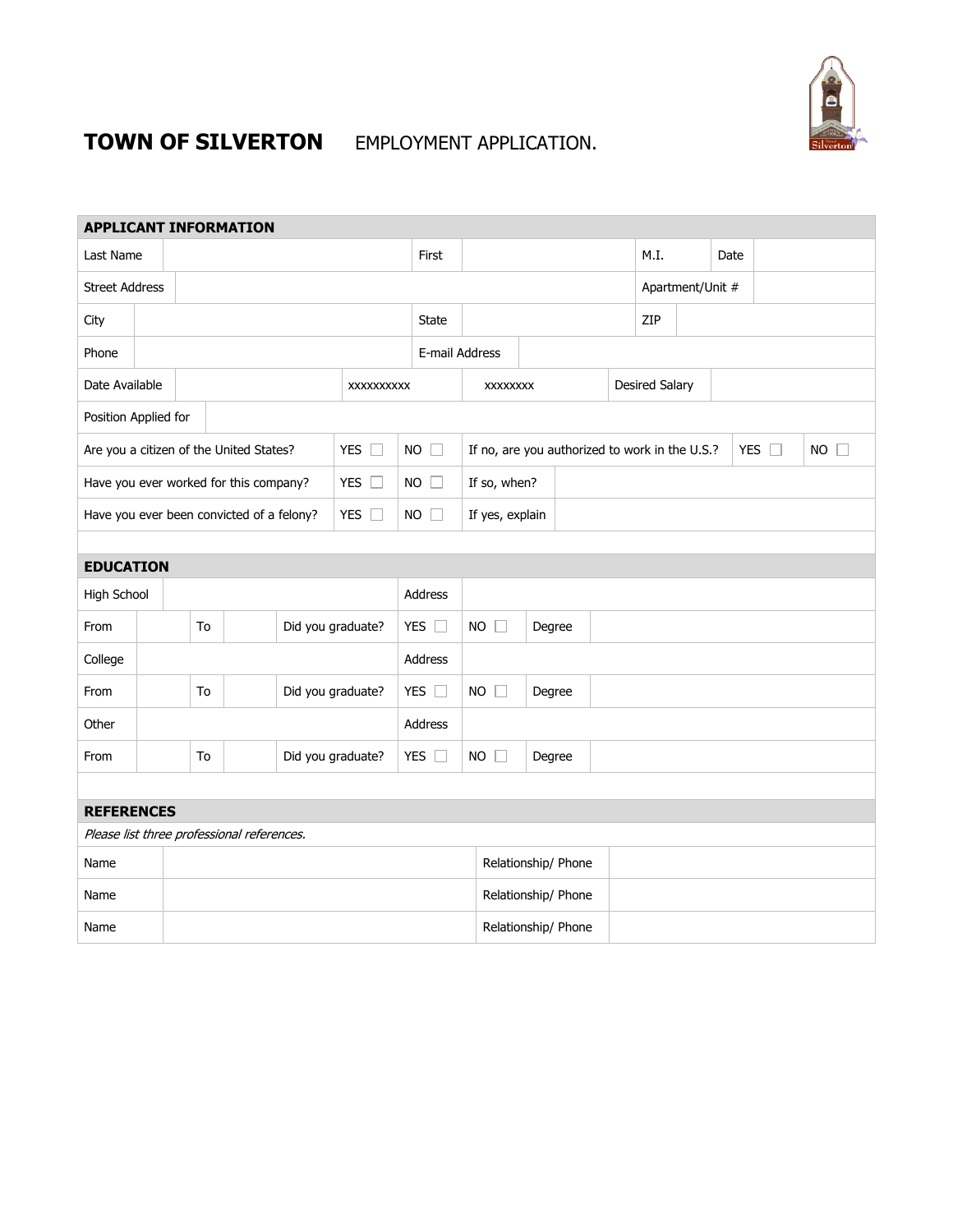

## **TOWN OF SILVERTON** EMPLOYMENT APPLICATION.

| <b>PREVIOUS EMPLOYMENT</b> |
|----------------------------|
|                            |

| Company                                                                                     |                          |                    | Phone      |                            |  |  |  |  |  |
|---------------------------------------------------------------------------------------------|--------------------------|--------------------|------------|----------------------------|--|--|--|--|--|
| Address                                                                                     |                          |                    | Supervisor |                            |  |  |  |  |  |
| Job Title                                                                                   |                          |                    | \$         | <b>Ending Salary</b><br>\$ |  |  |  |  |  |
| Responsibilities                                                                            |                          |                    |            |                            |  |  |  |  |  |
| From                                                                                        | To                       | Reason for Leaving |            |                            |  |  |  |  |  |
| YES $\square$<br>$NO$ $\square$<br>May we contact your previous supervisor for a reference? |                          |                    |            |                            |  |  |  |  |  |
|                                                                                             |                          |                    |            |                            |  |  |  |  |  |
| Company                                                                                     |                          |                    | Phone      |                            |  |  |  |  |  |
| Address                                                                                     |                          |                    | Supervisor |                            |  |  |  |  |  |
| Job Title                                                                                   |                          |                    | \$         | <b>Ending Salary</b><br>\$ |  |  |  |  |  |
| Responsibilities                                                                            |                          |                    |            |                            |  |  |  |  |  |
| From                                                                                        | To<br>Reason for Leaving |                    |            |                            |  |  |  |  |  |
| May we contact your previous supervisor for a reference?<br>YES $\square$<br>$NO$ $\Box$    |                          |                    |            |                            |  |  |  |  |  |
|                                                                                             |                          |                    |            |                            |  |  |  |  |  |
| Company                                                                                     |                          |                    | Phone      |                            |  |  |  |  |  |
| Address                                                                                     |                          |                    | Supervisor |                            |  |  |  |  |  |
| Job Title                                                                                   |                          |                    | \$         | <b>Ending Salary</b><br>\$ |  |  |  |  |  |
| Responsibilities                                                                            |                          |                    |            |                            |  |  |  |  |  |
| From                                                                                        | To<br>Reason for Leaving |                    |            |                            |  |  |  |  |  |
| YES $\square$<br>May we contact your previous supervisor for a reference?<br>$NO$ $\Box$    |                          |                    |            |                            |  |  |  |  |  |
|                                                                                             |                          |                    |            |                            |  |  |  |  |  |